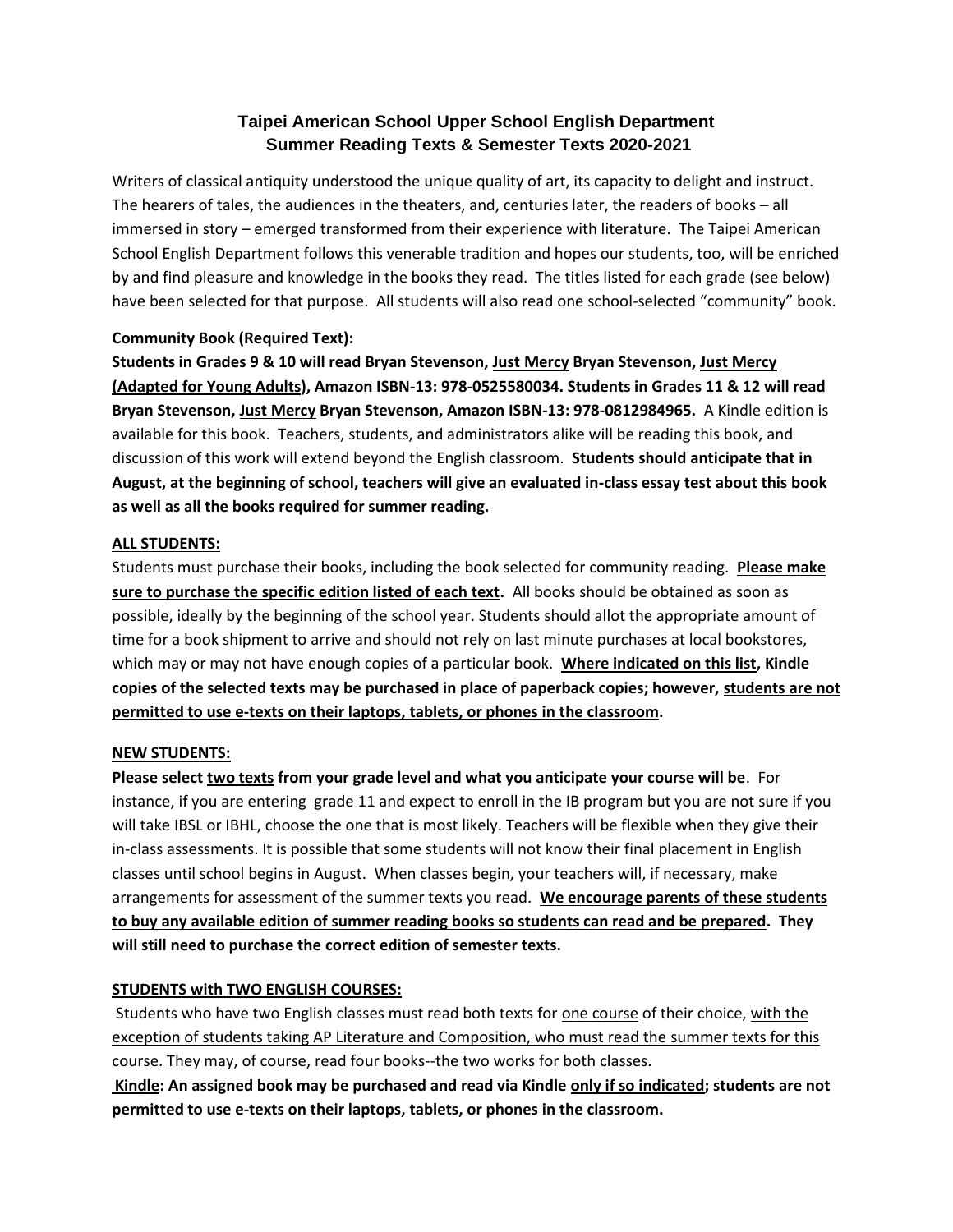#### **ENGLISH 9**

| <b>Summer Reading Text</b>                    | Author/Writer           | <b>Edition</b>      | <b>Amazon ISBN-13</b> | Kindle<br>version?        |
|-----------------------------------------------|-------------------------|---------------------|-----------------------|---------------------------|
| First They Killed My Father                   | Loung Ung               | Harper              | 9780060856267         | Yes                       |
| The Alchemist                                 | Paulo Coelho            | Harper              | 9780062315007         | Yes                       |
| <b>Semester Text</b>                          | Author/Writer           | <b>Edition</b>      | <b>Amazon ISBN-13</b> | <b>Kindle</b><br>version? |
| Sadlier Vocabulary Workshop<br><b>LEVEL D</b> | Jerome Shostak          | Enriched (2012)     | 9780821580097         | No                        |
| Refugee                                       | Alan Gratz              | Scholastic          | 9780545880831         | Yes                       |
| Romeo and Juliet                              | William<br>Shakespeare  | Folger              | 9781451621709         | Yes                       |
| Lord of the Flies                             | <b>William Golding</b>  | Penguin (2003)      | 9780399501487         | Yes                       |
| Ender's Game                                  | <b>Orson Scott Card</b> | Tor                 | 9780812550702         | Yes                       |
| Poetry Course Reader                          | Various                 | Provided by teacher | N/A                   | No                        |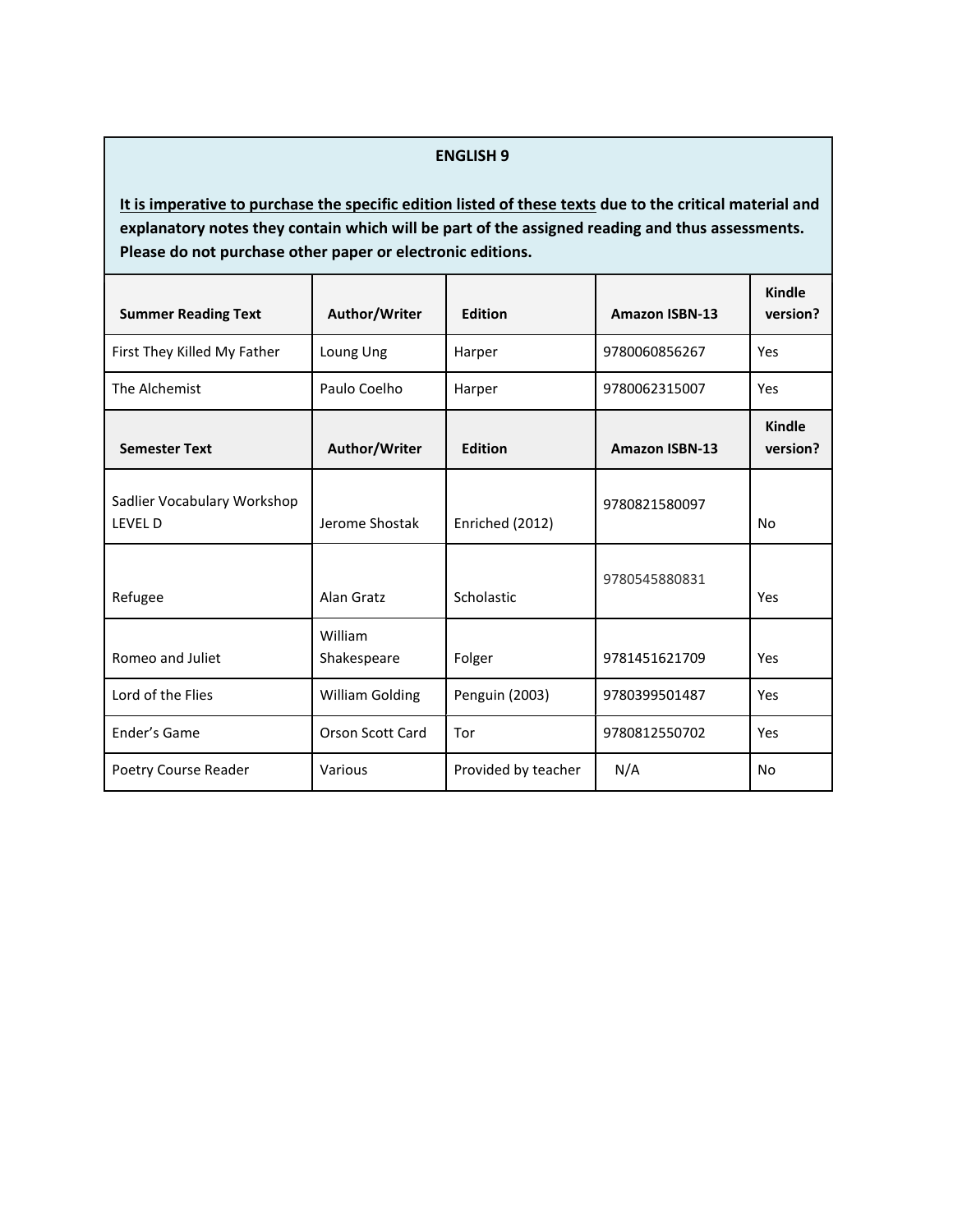#### **HONORS ENGLISH 9**

| <b>Summer Reading Text</b>                                                                              | Author/Writer                                 | <b>Edition</b>                           | <b>Amazon ISBN-13</b> | Kindle<br>version? |
|---------------------------------------------------------------------------------------------------------|-----------------------------------------------|------------------------------------------|-----------------------|--------------------|
| First They Killed My Father                                                                             | Loung Ung                                     | Harper                                   | 9780060856267         | Yes                |
| I Am Malala: How One Girl<br>Stood Up for Education<br>and Changed the World<br>(Young Readers Edition) | Malala<br>Yousafzai,<br>Patricia<br>McCormick | Little, Brown Books for<br>Young Readers | 9780316327916         | Yes                |
| <b>Semester Text</b>                                                                                    | Author/Writer                                 | <b>Edition</b>                           | <b>Amazon ISBN-13</b> | Kindle<br>version? |
| Non-fiction Essays                                                                                      | Various                                       | Provided by teacher                      | N/A                   | No                 |
| Odyssey                                                                                                 | Homer, Trans.<br>Wilson                       | W W. Norton & Company                    | 9780393356250         | No                 |
| Romeo and Juliet                                                                                        | William<br>Shakespeare                        | Folger                                   | 9781451621709         | No                 |
| <b>Folktales: Retellings</b>                                                                            | Various                                       | Provided by teacher                      | N/A                   | No                 |
| Poetry                                                                                                  | Various                                       | Provided by teacher                      | N/A                   | No                 |
| The House on Mango<br>Street                                                                            | Sandra<br>Cisneros                            | Vintage                                  | 9780679734772         | <b>No</b>          |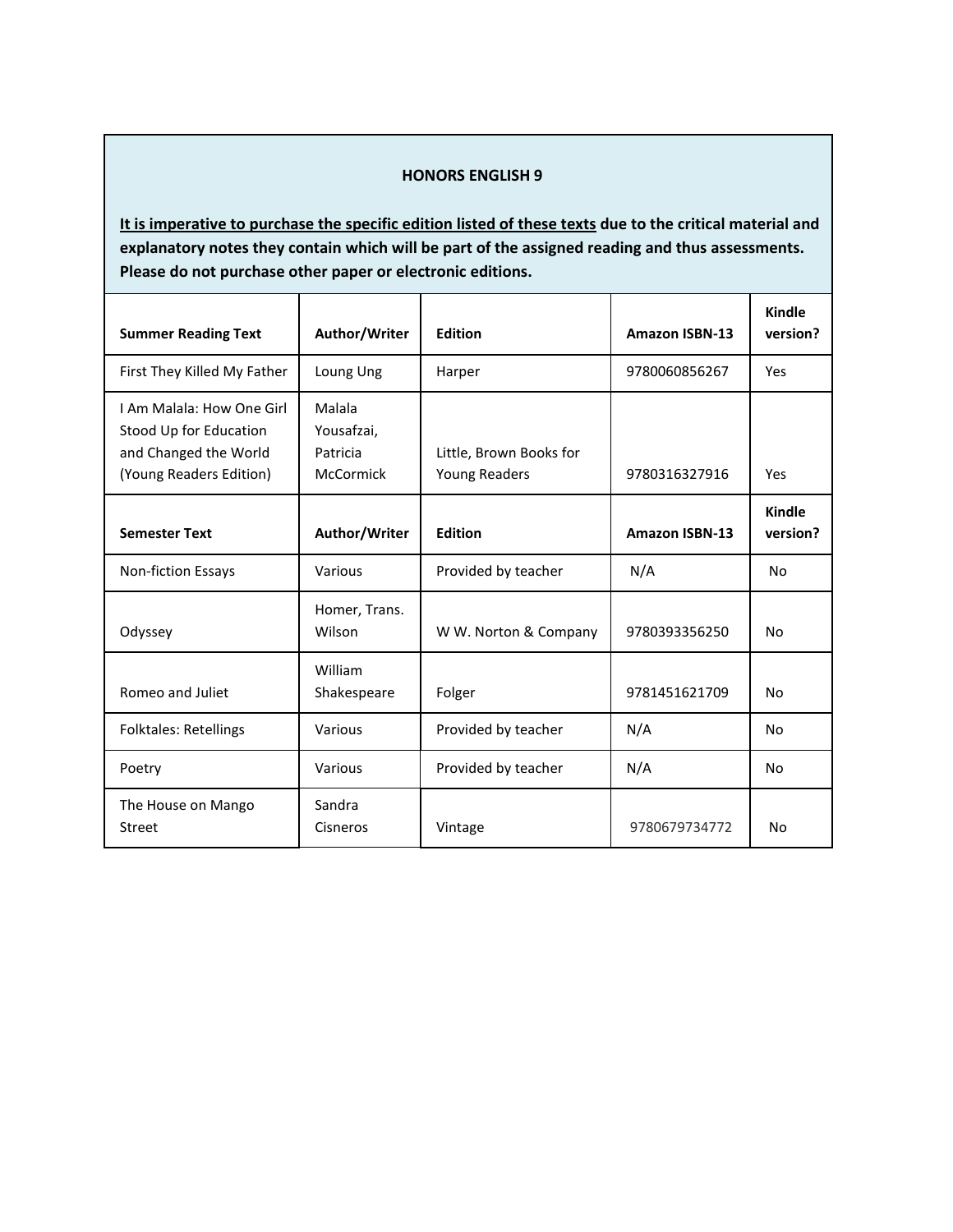#### **ENGLISH 10**

| <b>Summer Reading Text</b>    | Author/Writer               | <b>Edition</b>           | <b>Amazon ISBN-13</b> | <b>Kindle</b><br>version? |
|-------------------------------|-----------------------------|--------------------------|-----------------------|---------------------------|
| We Should All Be<br>Feminists | Chimamanda<br>Ngozi Adichie | <b>Anchor Books</b>      | 9781101911761         | Yes                       |
| Kindred                       | Octavia Butler              | <b>Beacon Press</b>      | 9780807083697         | Yes                       |
| <b>Semester Text</b>          | Author/Writer               | <b>Edition</b>           | <b>Amazon ISBN-13</b> | Kindle<br>version?        |
| Animal Farm                   | George Orwell               | NAL; Reprint edition     | 9780452284241         | Yes                       |
| <b>Gothic Short Stories</b>   | Various                     | Provided by teacher      | N/A                   | N <sub>o</sub>            |
| The Oedipus Cycle             | Sophocles                   | Mariner Books; 1 edition | 9780156027649         | Yes                       |
| Poetry                        | Various                     | Provided by teacher      | N/A                   | N <sub>o</sub>            |
| Macbeth                       | William<br>Shakespeare      | Simon & Schuster         | 9780743477109         | Yes                       |
| Non-fiction                   | Various                     | Provided by instructor   |                       |                           |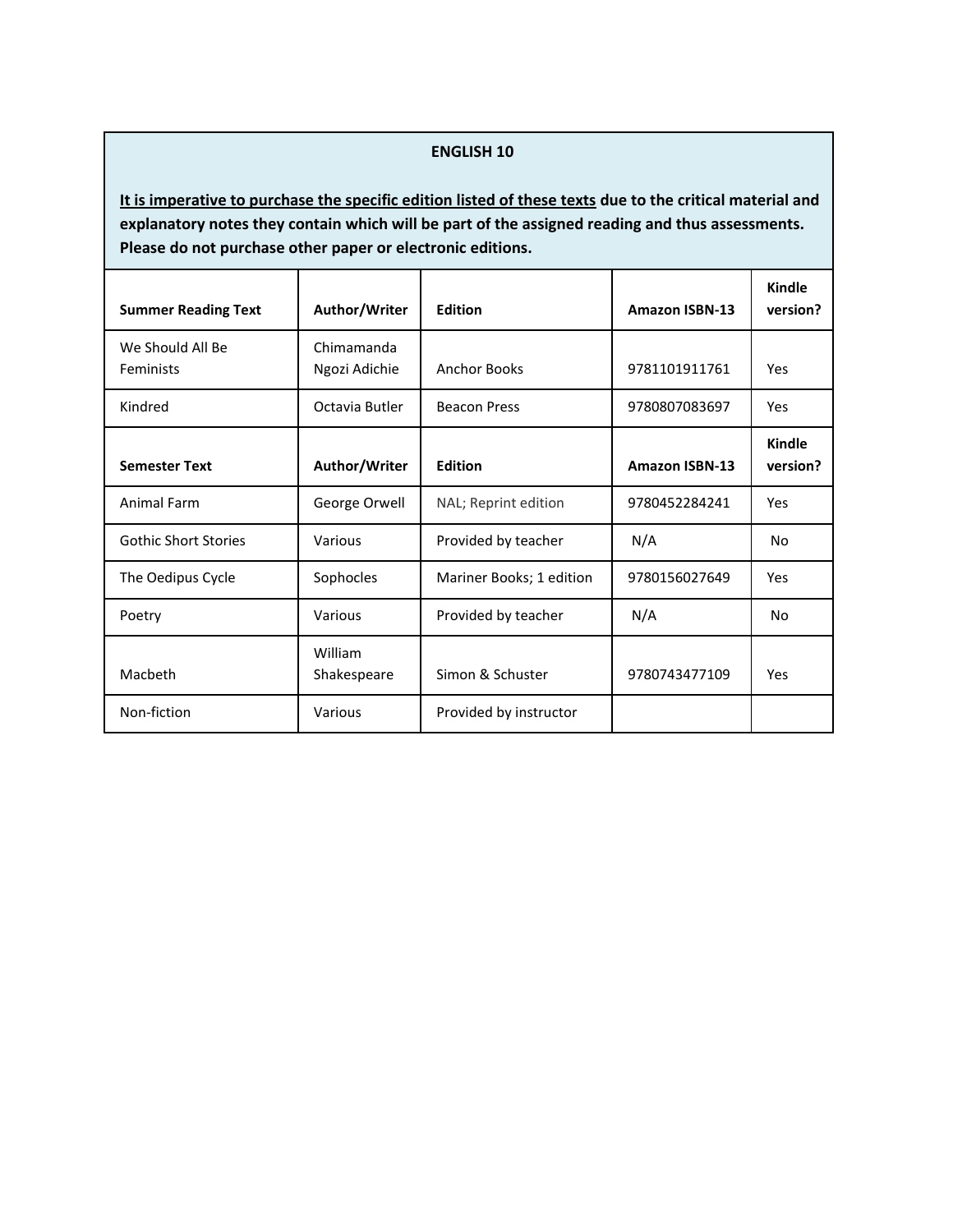# **HONORS ENGLISH 10**

| <b>Summer Reading Text</b>                                                       | Author/Writer            | <b>Edition</b>          | <b>Amazon ISBN-13</b> | Kindle<br>version? |
|----------------------------------------------------------------------------------|--------------------------|-------------------------|-----------------------|--------------------|
| Hunger                                                                           | Lan<br>Samantha<br>Chang | W.W. Norton & Company   | 9780393337952         | Yes                |
| Incidents in the Life of a<br>Slave Girl (no need to read<br>Frederick Douglass) | Harriet Jacobs           | Modern Library Classics | 9780345478238         | Yes                |
| <b>Semester Text</b>                                                             | Author/Writer            | <b>Edition</b>          | <b>Amazon ISBN-13</b> | Kindle<br>version? |
| <b>Short Prose Selections</b>                                                    | Various                  | Provided by teacher     | N/A                   | No                 |
| 1984                                                                             | George Orwell            | <b>Signet Classics</b>  | 9780451524935         | <b>No</b>          |
| Othello                                                                          | William<br>Shakespeare   | Simon & Schuster        | 9780743477550         | No                 |
| The Reluctant<br><b>Fundamentalist</b>                                           | <b>Mohsin Hamid</b>      | <b>Harvest Books</b>    | 9780156034029         | Yes                |
| Poetry                                                                           | Various                  | Provided by teacher     | N/A                   | No                 |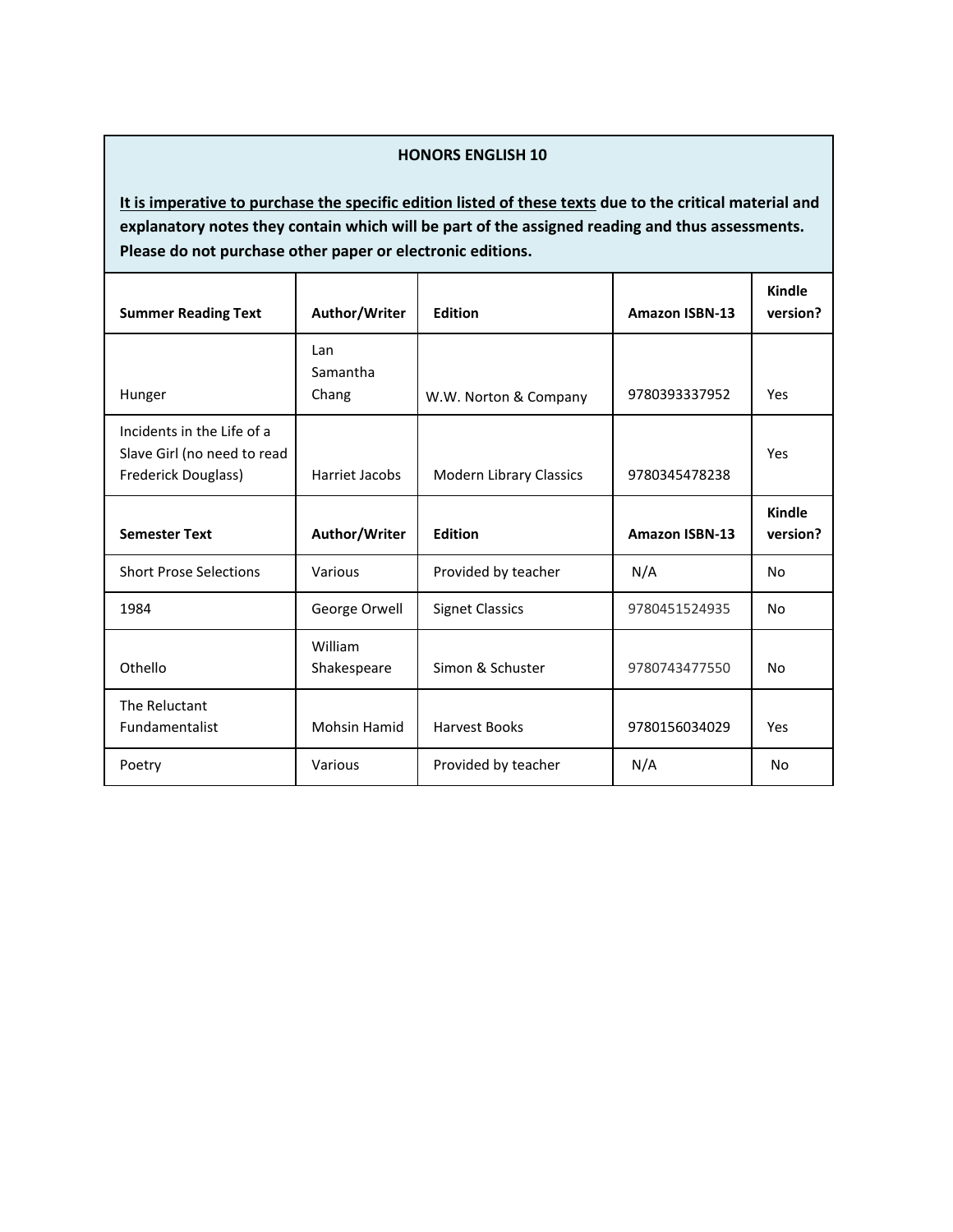### **AP ENGLISH LANGUAGE AND COMPOSITION**

| <b>Summer Reading Text</b>                       | Author/Writer         | <b>Edition</b>       | <b>Amazon ISBN-13</b> | Kindle<br>version? |
|--------------------------------------------------|-----------------------|----------------------|-----------------------|--------------------|
| Killers of the Flower Moon                       | David Grann           | <b>Vintage Books</b> | 9780307742483         | <b>Yes</b>         |
| Tell Me How It Ends: An<br>Essay in 40 Questions | Valeria Luiselli      | Coffee House Press   | 9781566894951         | Yes.               |
| <b>Semester Text</b>                             | Author/Writer         | <b>Edition</b>       | <b>Amazon ISBN-13</b> | Kindle<br>version? |
| The New Jim Crow                                 | Michelle<br>Alexander | The New Press        | 97816209719325        | <b>Yes</b>         |
| Essays                                           | Various               | Provided by teacher  | N/A                   | No                 |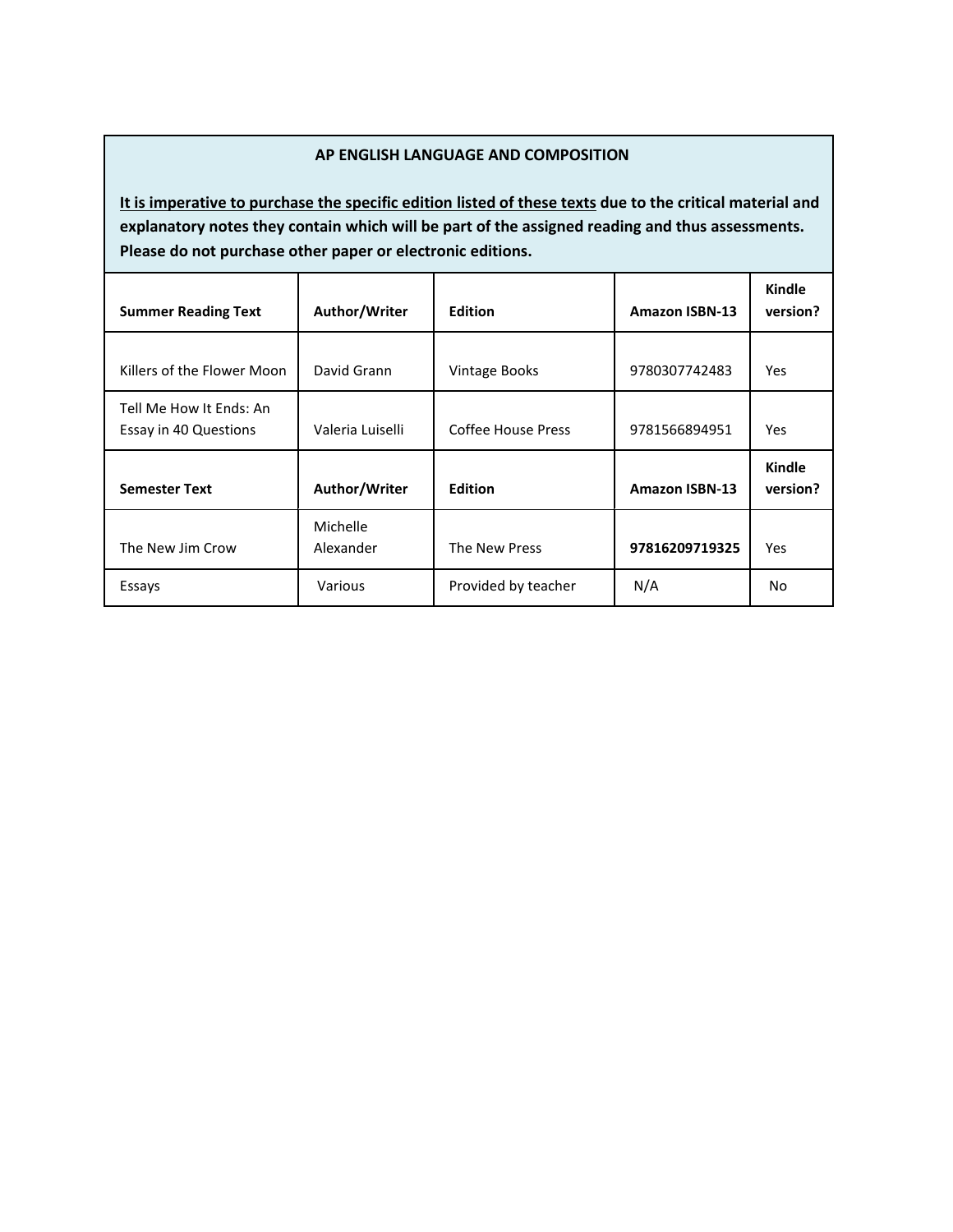# **AMERICAN LITERATURE**

| <b>Summer Reading Text</b>            | Author/Writer          | <b>Edition</b>        | <b>Amazon ISBN-13</b> | <b>Kindle</b><br>version? |
|---------------------------------------|------------------------|-----------------------|-----------------------|---------------------------|
| The Illustrated Man                   | Ray Bradbury           | <b>Harper Collins</b> | 9780062079978         | Yes                       |
| The Underground Railroad              | Colson<br>Whitehead    | Anchor                | 9780345804327         | Yes                       |
| <b>Semester Text</b>                  | Author/Writer          | <b>Edition</b>        | <b>Amazon ISBN-13</b> | Kindle<br>version?        |
| The Great Gatsby                      | F. Scott<br>Fitzgerald | Scribner              | 9780743273565         | Yes                       |
| Between the World and<br>Me           | Ta-Nehisi<br>Coates    | The Text Publishing   | 9780812993547         | Yes                       |
| Killers of the Flower Moon            | David Grann            | Vintage Books         | 9780307742483         | Yes                       |
| When the Emperor Was<br><b>Divine</b> | Julie Otsuka           | Anchor                | 9780385721813         | Yes                       |
| Moby Dick                             | Herman<br>Melville     | <b>Bookcaps</b>       | 9781475052176         | <b>No</b>                 |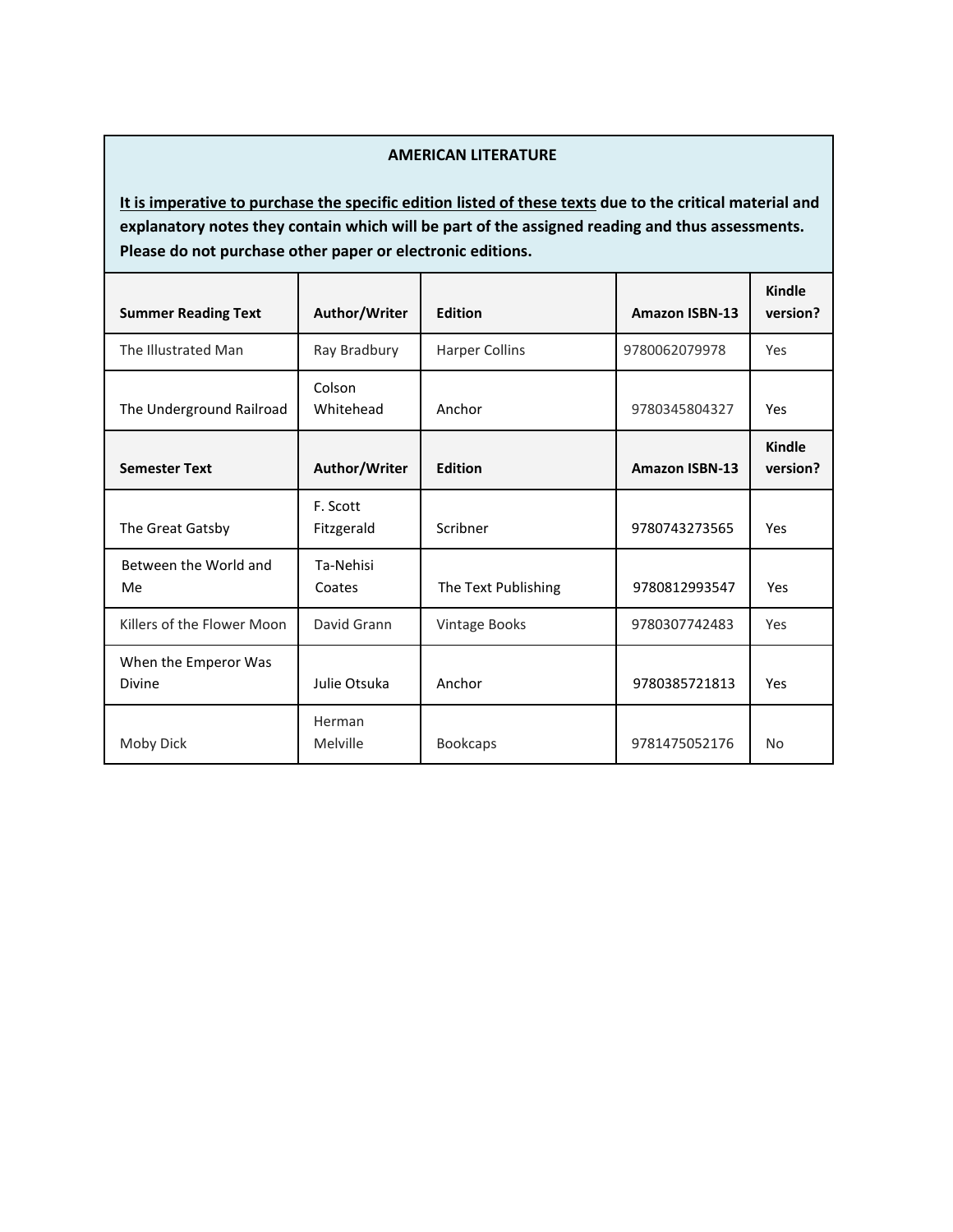# **HONORS AMERICAN LITERATURE**

| <b>Summer Reading Text</b>     | Author/Writer            | <b>Edition</b>            | <b>Amazon ISBN-13</b> | <b>Kindle</b><br>version? |
|--------------------------------|--------------------------|---------------------------|-----------------------|---------------------------|
| Little Fires Everywhere        | Celeste Ng               | Penguin Books             | 9780735224315         | Yes                       |
| <b>Station Eleven</b>          | Emily St. John<br>Mandel | <b>Vintage Books</b>      | 9780804172448         | Yes                       |
| <b>Semester Text</b>           | Author/Writer            | <b>Edition</b>            | <b>Amazon ISBN-13</b> | Kindle<br>version?        |
| The Great Gatsby               | F. Scott<br>Fitzgerald   | Scribner                  | 9780743273565         | Yes                       |
| When the Emperor Was<br>Divine | Julie Otsuka             | Anchor                    | 9780385721813         | Yes                       |
| Ceremony                       | Leslie Marmon<br>Silko   | Penguin Books             | 9780143104919         | Yes                       |
| The Bluest Eye                 | <b>Toni Morrison</b>     | <b>Vintage Books</b>      | 9780307278449         | Yes                       |
| The Things They Carried        | Tim O'Brien              | <b>Mariner Books</b>      | 9780618706419         | Yes                       |
| Between the World and<br>Me    | Ta-Nehisi<br>Coates      | <b>Text Publishing Co</b> | 9780812993547         | Yes                       |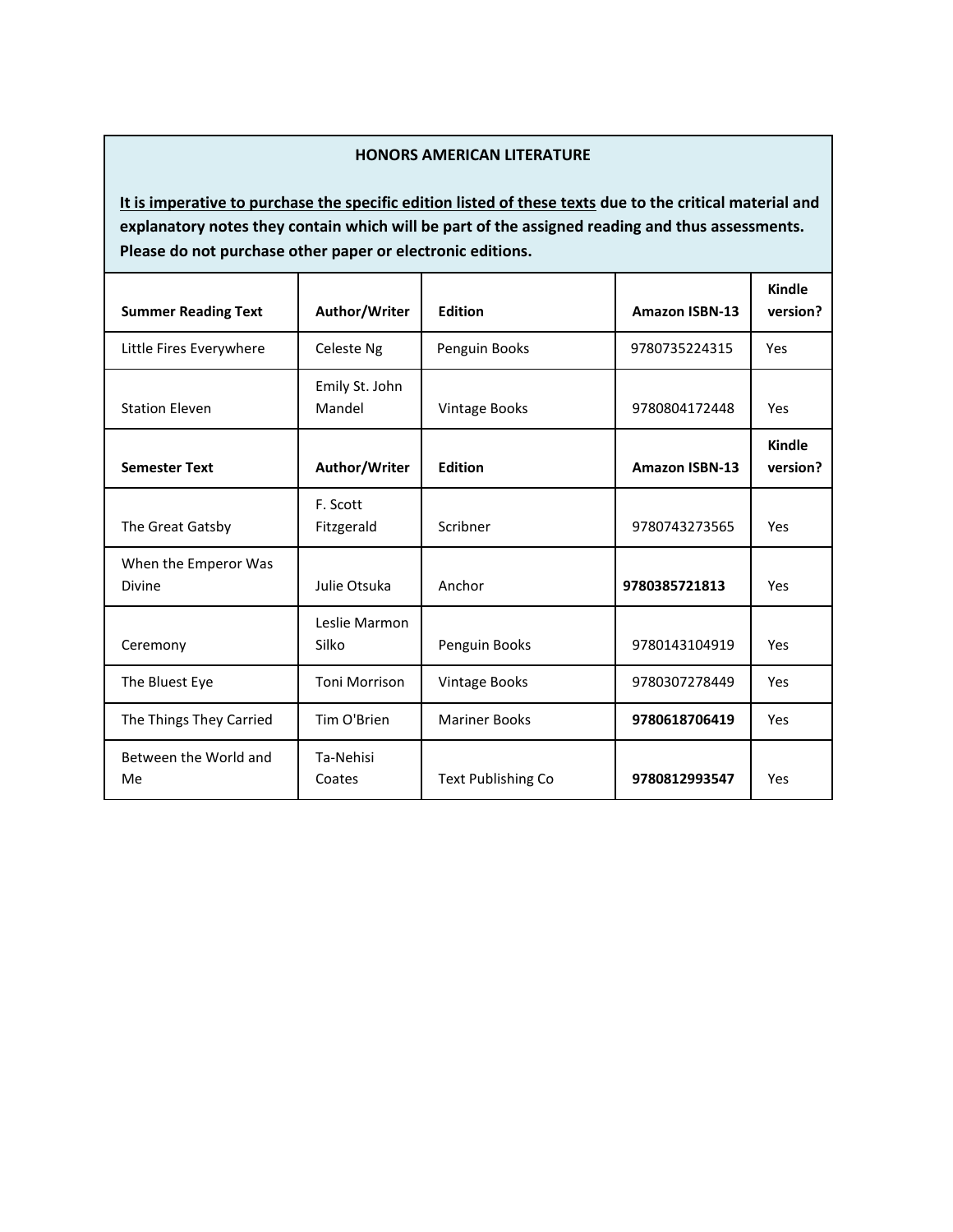### **LITERATURE, JUSTICE, & LAW**

| <b>Summer Reading Text</b> | Author/Writer    | <b>Edition</b>                      | <b>Amazon ISBN-13</b> | Kindle<br>version?        |
|----------------------------|------------------|-------------------------------------|-----------------------|---------------------------|
| A Lesson Before Dying      | Ernest J. Gaines | Vintage                             | 9780375702709         | <b>YES</b>                |
| The Stranger               | Albert Camus     | Vintage                             | 9780679720201         | <b>YES</b>                |
| <b>Semester Text</b>       | Author/Writer    | <b>Edition</b>                      | <b>Amazon ISBN-13</b> | <b>Kindle</b><br>version? |
| <b>The Trial</b>           | Franz Kafka      | Schocken                            | 9780805209990         | <b>YES</b>                |
| Antigone                   | Sophocles        | Methuen Drama (Student<br>Editions) | 9780413776044         | NO.                       |
| Devil in the White City    | Erik Larson      | Random House                        | 9780375725609         | <b>YES</b>                |
| Course Reader              | Various          | Provided by the teacher             | N/A                   | N/A                       |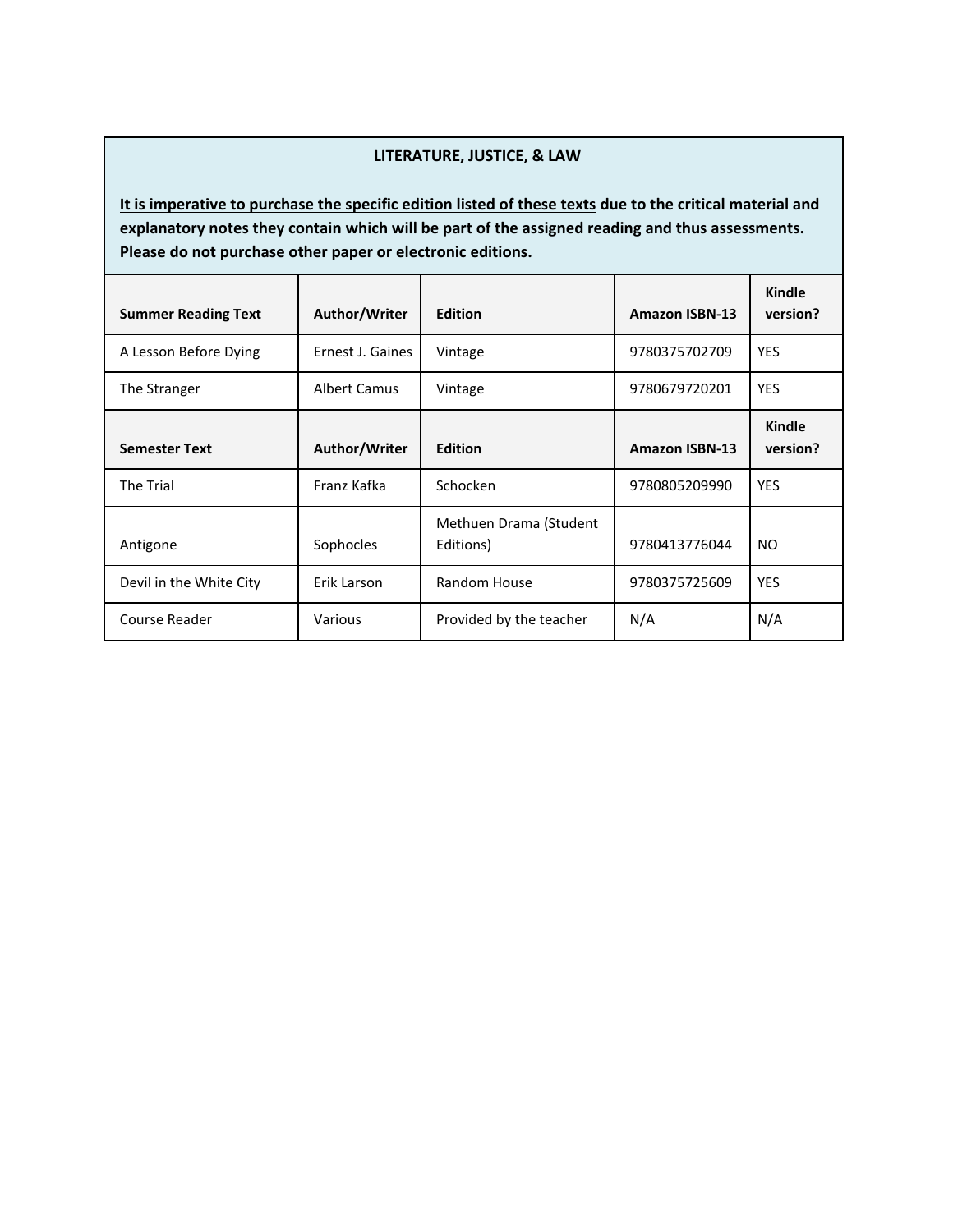# **WORLD LITERATURE**

| <b>Summer Reading Text</b>         | Author/Writer | <b>Edition</b>          | <b>Amazon ISBN-13</b> | Kindle<br>version? |
|------------------------------------|---------------|-------------------------|-----------------------|--------------------|
| The Metamorphosis                  | Franz Kafka   | Dover                   | 9780486290300         | No                 |
| The Summer Book                    | Tove Jansson  | <b>NYRB Classics</b>    | 9781590172681         | Yes                |
| <b>Semester Text</b>               | Author/Writer | <b>Edition</b>          | <b>Amazon ISBN-13</b> | Kindle<br>version? |
| Thérèse Raquin                     | Emile Zola    | Oxford                  | 9780199536856         | <b>No</b>          |
| Frankenstein                       | Mary Shelley  | <b>Penguin Classics</b> | 9780141439471         | Yes                |
| Ramayana                           | RK Narayan    | <b>Penguin Classics</b> | 9780143039679         | No                 |
| Iphigenia, Phaedra and<br>Athaliah | Jean Racine   | <b>Penguin Classics</b> | 9780140441222         | Yes                |
| The Epic of Gilgamesh              | N.K. Sandars  | <b>Penguin Classics</b> | 9780140441000         | Yes                |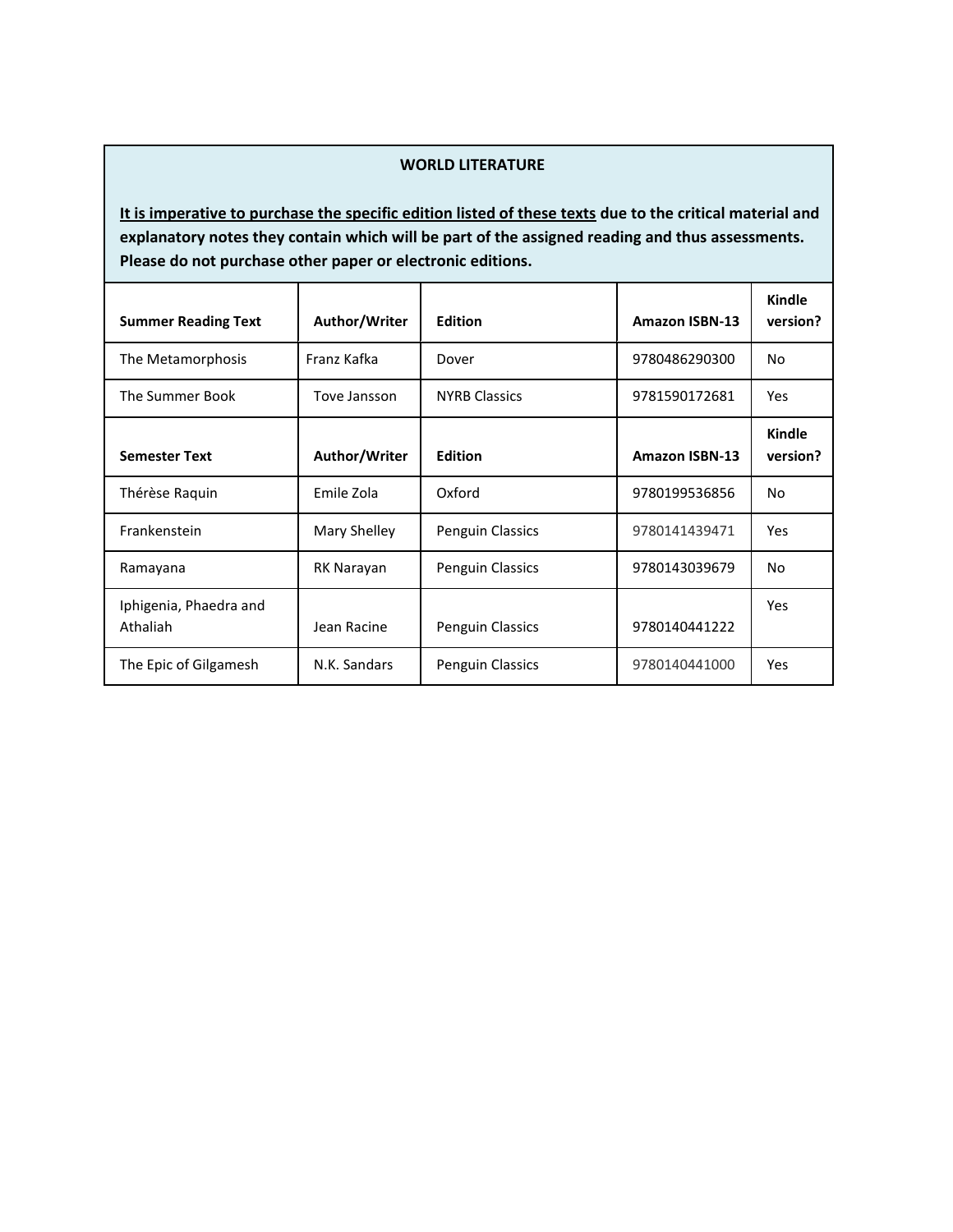### **HONORS WORLD LITERATURE**

| <b>Summer Reading Text</b>         | Author/Writer | <b>Edition</b>          | <b>Amazon ISBN-13</b> | Kindle<br>version?        |
|------------------------------------|---------------|-------------------------|-----------------------|---------------------------|
| The Metamorphosis                  | Franz Kafka   | Dover                   | 9780486290300         | No                        |
| The Summer Book                    | Tove Jansson  | <b>NYRB Classics</b>    | 9781590172681         | Yes                       |
| <b>Semester Text</b>               | Author/Writer | <b>Edition</b>          | <b>Amazon ISBN-13</b> | <b>Kindle</b><br>version? |
| Thérèse Raquin                     | Emile Zola    | Oxford                  | 9780199536856         | <b>No</b>                 |
| Frankenstein                       | Mary Shelley  | Penguin Classics        | 9780141439471         | Yes                       |
| Ramayana                           | RK Narayan    | Penguin Classics        | 9780143039679         | No                        |
| Iphigenia, Phaedra and<br>Athaliah | Jean Racine   | Penguin Classics        | 9780140441222         | Yes                       |
| The Epic of Gilgamesh              | N.K. Sandars  | <b>Penguin Classics</b> | 9780140441000         | Yes                       |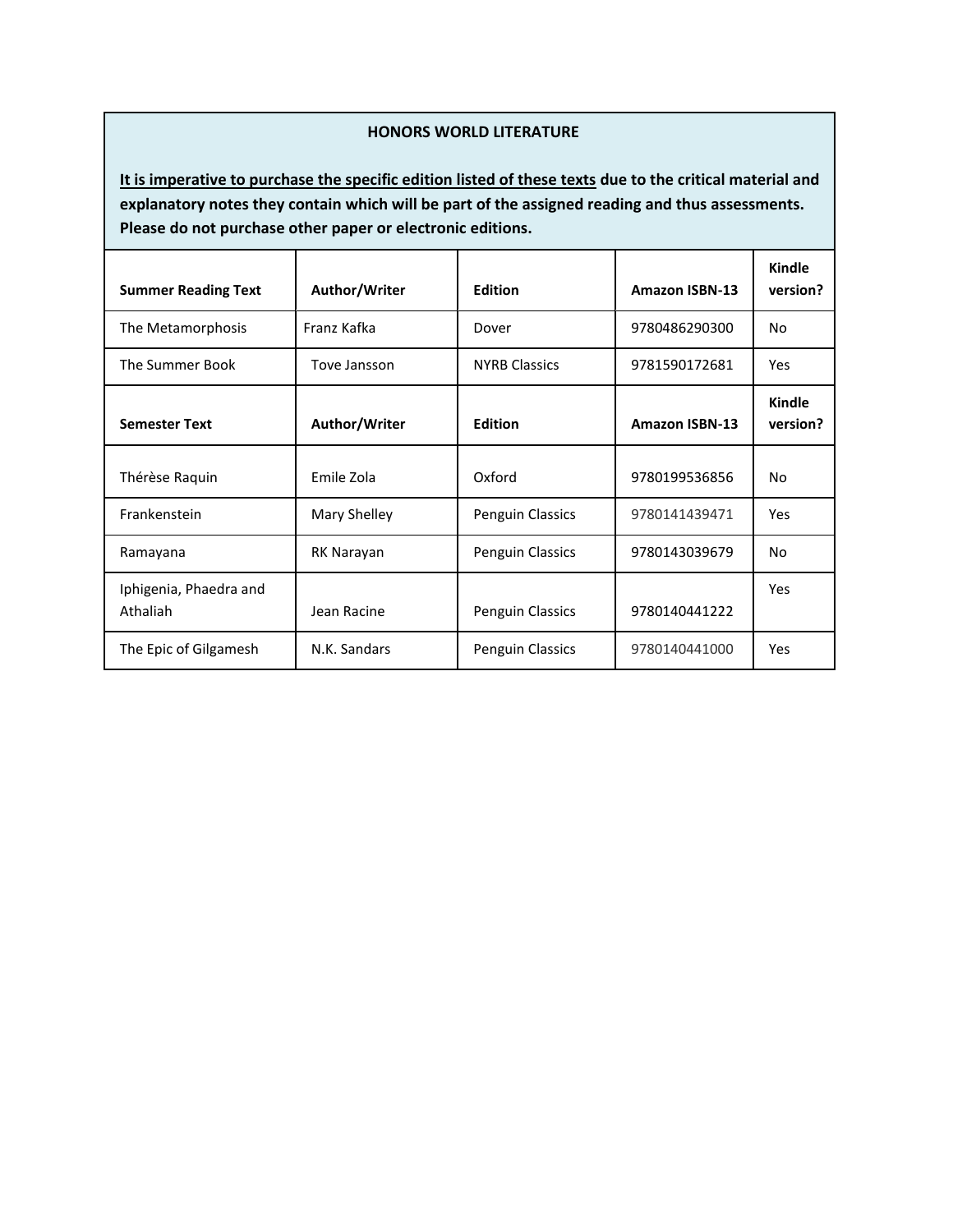# **IBSL ENGLISH LANGUAGE & LITERATURE YEAR 1**

| <b>Summer Reading Text</b>               | Author/Writer               | <b>Edition</b>               | <b>Amazon ISBN-13</b> | Kindle<br>version?        |
|------------------------------------------|-----------------------------|------------------------------|-----------------------|---------------------------|
| Circe                                    | <b>Madeline Miller</b>      | Bloomsbury                   | 9781408890042         | Yes                       |
| The Word for World is<br>Forest          | Ursula K. LeGuin            | <b>Tor Books</b>             | 9780765324641         | Yes                       |
| <b>Semester Text</b>                     | Author/Writer               | <b>Edition</b>               | <b>Amazon ISBN-13</b> | <b>Kindle</b><br>version? |
| The Thing Around Your<br><b>Neck</b>     | Chimamanda Ngozi<br>Adichie | <b>Anchor Books</b>          | 9780307455918         | <b>No</b>                 |
| Migritude                                | Shailja Patel               | Kaya Press                   | 9781885030054         | No                        |
| The World's Wife                         | Carol Ann Duffy             | Farrar, Straus and<br>Giroux | 9780571199952         | No                        |
| Selected poetry and short<br>fiction     | Various                     | Provided by teacher          | N/A                   | <b>No</b>                 |
| Selected non-fiction and<br>visual texts | Various                     | Provided by teacher          | N/A                   | No                        |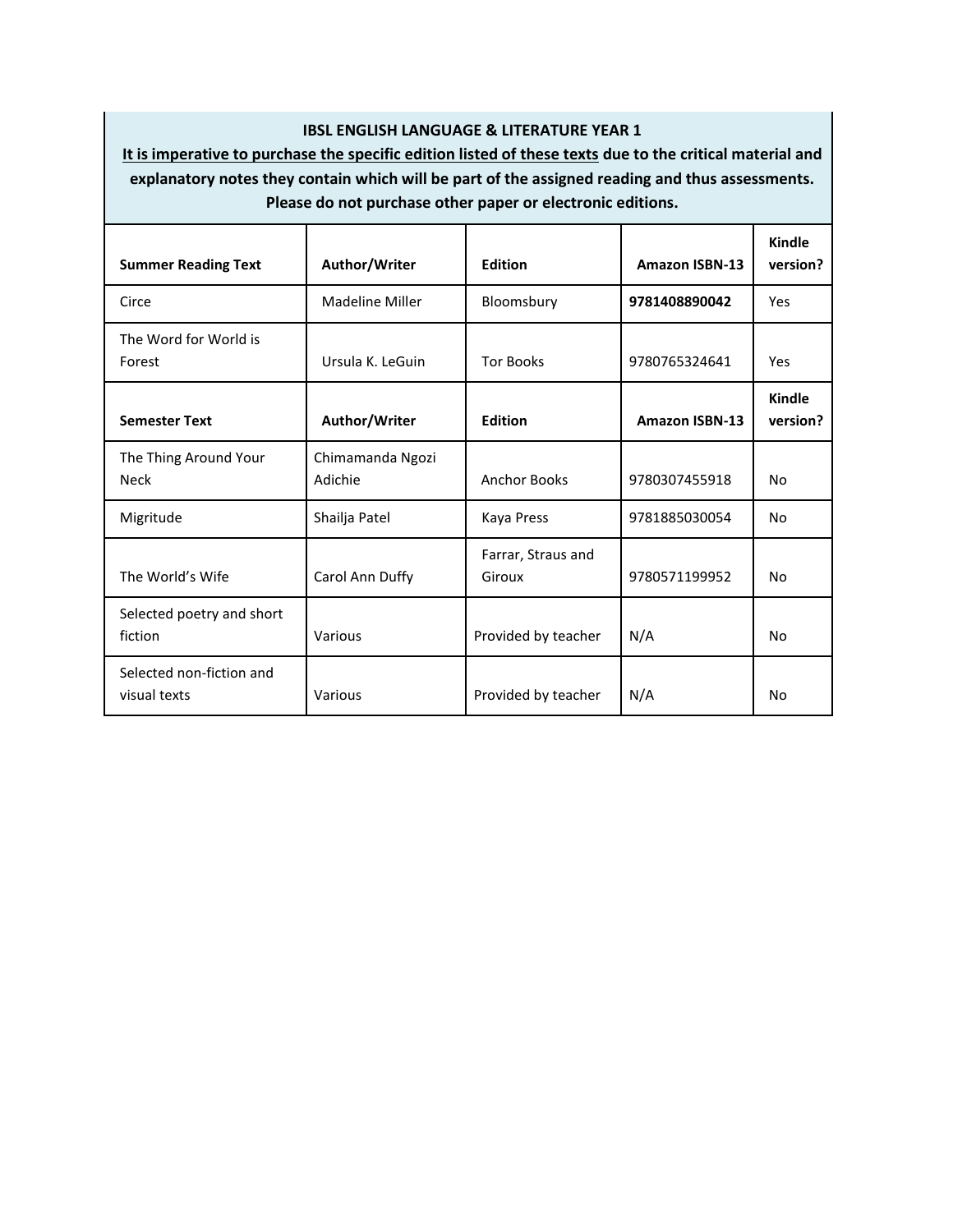# **IBSL ENGLISH LANGUAGE & LITERATURE YEAR 2**

| <b>Summer Reading Text</b>                                                                  | Author/Writer         | <b>Edition</b>                  | <b>Amazon ISBN-13</b> | Kindle<br>version? |
|---------------------------------------------------------------------------------------------|-----------------------|---------------------------------|-----------------------|--------------------|
| Hunger                                                                                      | Lan Samantha<br>Chang | W.W. Norton & Company           | 9780393337952         | Yes                |
| Bone                                                                                        | Fae Myenne Ng         | <b>Hachette Books</b>           | 9781401309534         | Yes                |
| <b>Semester Text</b>                                                                        | Author/Writer         | <b>Edition</b>                  | <b>Amazon ISBN-13</b> | Kindle<br>version? |
| The God of Small Things                                                                     | Arundhati Roy         | Random House Trade<br>Paperback | 9780812979657         | Yes                |
| On Earth We're Briefly<br>Gorgeous                                                          | Ocean Vuong           | Penguin Press                   | 9780525562023         | <b>No</b>          |
| The House at Sugar Beach:<br>In Search of a Lost<br>African Childhood                       | Helene Cooper         | Simon & Schuster                | 9780743266253         | Yes                |
| Kaffir Boy: The True Story of a<br>Black Youth's Coming of Age<br>in Apartheid South Africa | Mark Mathabane        | <b>Free Press</b>               | 9780684848280         | Yes                |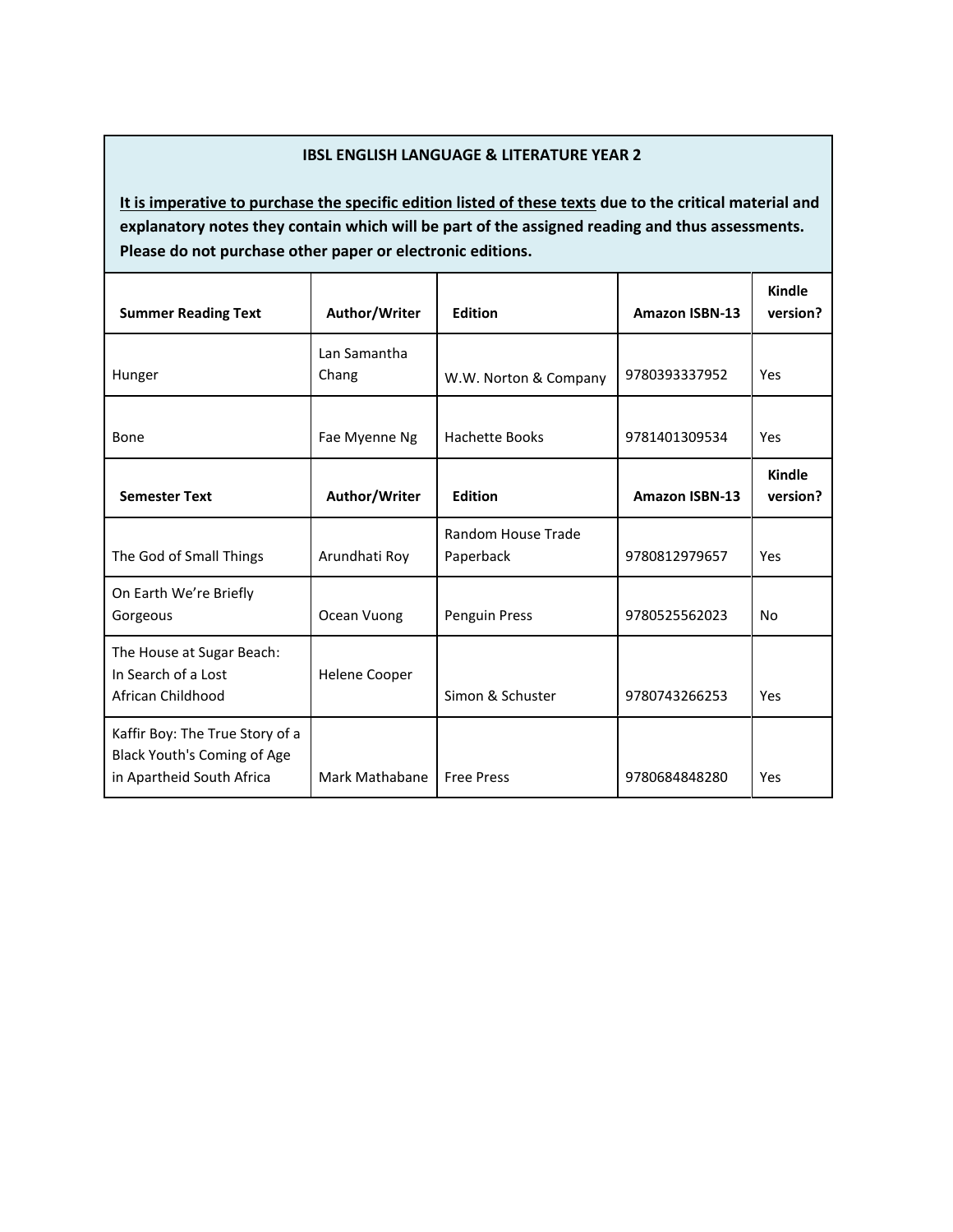# **IBHL ENGLISH LITERATURE YEAR 1**

| <b>Summer Reading</b><br><b>Text</b>                 | Author/Writer               | <b>Edition</b>         | Amazon ISBN-13        | Kindle version? |
|------------------------------------------------------|-----------------------------|------------------------|-----------------------|-----------------|
| Your House Will<br>Pay: A Novel                      | Steph Cha                   | Ecco                   | 9780062868848         | Yes             |
| How to Get Filthy<br>Rich in Rising Asia:<br>A Novel | <b>Mohsin Hamid</b>         | <b>Riverhead Books</b> | 9781594632334         | Yes             |
| <b>Semester Text</b>                                 | Author/Writer               | <b>Edition</b>         | <b>Amazon ISBN-13</b> | Kindle version? |
| <b>Bad Feminist:</b><br>Essays                       | Roxane Gay                  | Harper Perennial       | 9780062282712         | <b>No</b>       |
| The Thing Around<br><b>Your Neck</b>                 | Chimamanda Ngozi<br>Adichie | Anchor                 | 9780307455918         | <b>No</b>       |
| The Lover                                            | Marguerite Duras            | Pantheon               | 9780375700521         | <b>No</b>       |
| Raise the Red<br>Lantern: Three<br><b>Novellas</b>   | Su Tong                     | <b>William Morrow</b>  | 9780060596330         | <b>No</b>       |
| The Reader                                           | <b>Bernhard Schlink</b>     | Vintage                | 9780375707971         | No              |
| Wade in the Water                                    | Tracy K. Smith              | <b>Graywolf Press</b>  | 9781555978365         | <b>No</b>       |
| The Piano Lesson                                     | August Wilson               | Plume                  | 9780452265349         | <b>No</b>       |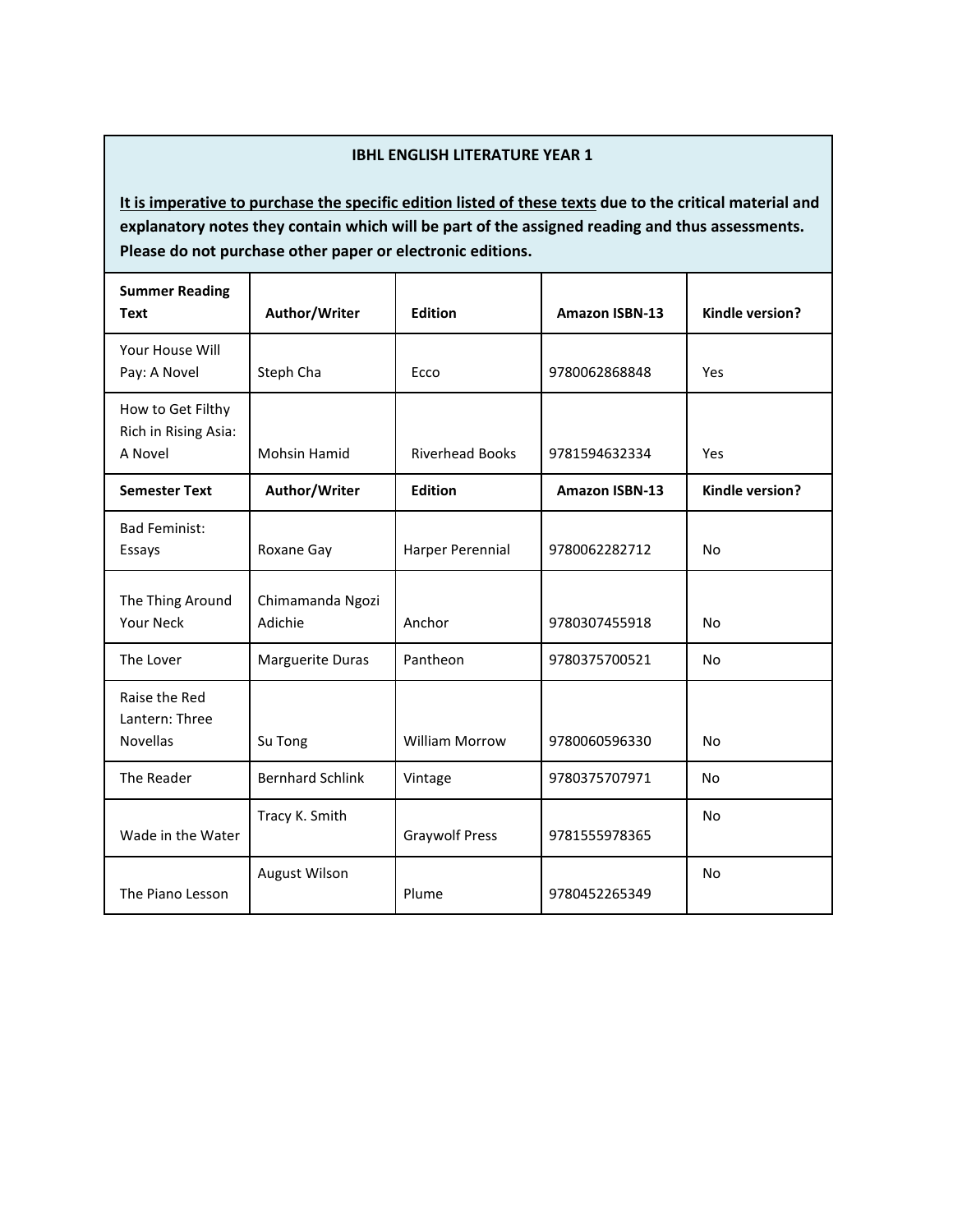# **IBHL ENGLISH LITERATURE YEAR 2**

| <b>Summer Reading Text</b>           | Author/Writer                                                | <b>Edition</b>                       | <b>Amazon ISBN-13</b> | Kindle<br>version? |
|--------------------------------------|--------------------------------------------------------------|--------------------------------------|-----------------------|--------------------|
| One Flew Over the<br>Cuckoo's Nest   | Ken Kesey                                                    | Penguin Classics;<br>Reissue edition | 9780143105022         | Yes                |
| Half of a Yellow Sun                 | Chimamanda<br>Ngozi Adichie                                  | Anchor                               | 9781400095209         | Yes                |
| <b>Semester Text</b>                 | Author/Writer                                                | <b>Edition</b>                       | <b>Amazon ISBN-13</b> | Kindle<br>version? |
| Medea                                | Euripides                                                    | <b>Dover Publications</b>            | 9780486275482         | Yes                |
| Selected Poetry and Short<br>Fiction | Carol Ann Duffy,<br>Sylvia Plath, Helen<br>Oyeyemi, Yiyun Li | Provided by teacher                  | N/A                   | N/A                |
| The Reader                           | <b>Berhard Schlink</b>                                       | Vintage                              | 9780375707971         | Yes                |
| The Metamorphosis                    | Franz Kafka                                                  | W. W. Norton &<br>Company            | 9780393347098         | Yes                |
| Master Harold and the Boys           | <b>Athol Fugard</b>                                          | Vintage International                | 9780307475206         | No                 |
| Death of a Salesman                  | <b>Arthur Miller</b>                                         | Penguin                              | 9780140481341         | Yes                |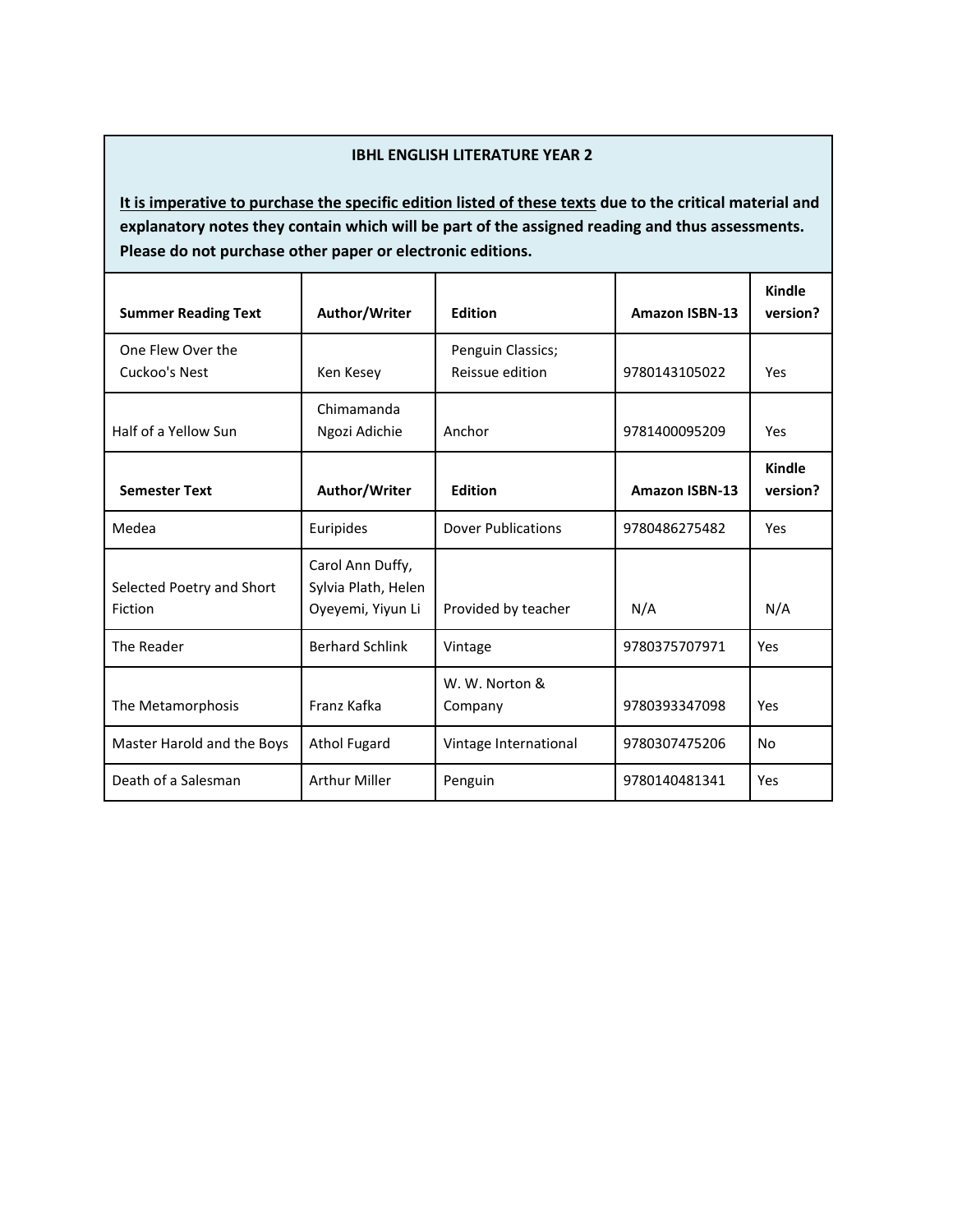### **AP ENGLISH LITERATURE AND COMPOSITION**

**It is imperative to purchase the specific edition listed of these texts due to the critical material and explanatory notes they contain which will be part of the assigned reading and thus both assessments and the daily reading quizzes in this course. Please do not purchase other paper or electronic editions as reading a different edition will deprive you of essential information necessary for success in this course.**

| <b>Summer Reading Text</b>                                                                              | Author/Writer              | <b>Edition</b>                        | <b>Amazon ISBN-13</b> | <b>Kindle</b><br>version? |
|---------------------------------------------------------------------------------------------------------|----------------------------|---------------------------------------|-----------------------|---------------------------|
| <b>Heart of Darkness</b>                                                                                | Joseph Conrad              | W.W. Norton                           | 9780393264869         | <b>No</b>                 |
| Jane Eyre                                                                                               | Charlotte<br><b>Bronte</b> | W.W. Norton                           | 9780393264876         | <b>No</b>                 |
| <b>Semester Text</b>                                                                                    | Author/Writer              | <b>Edition</b>                        | <b>Amazon ISBN-13</b> | <b>Kindle</b><br>version? |
| <b>Wuthering Heights</b>                                                                                | <b>Emily Bronte</b>        | Penguin                               | 9780141439556         | <b>No</b>                 |
| The Importance of Being<br><b>Earnest and Other Plays</b>                                               | Oscar Wilde                | Penguin                               | 9780140436068         | <b>No</b>                 |
| Mrs. Dalloway<br>(Annotated)                                                                            | Virginia Woolf             | <b>Mariner Books</b>                  | 9780156030359         | No                        |
| Death of a Salesman                                                                                     | <b>Arthur Miller</b>       | Penguin                               | 9780140481341         | Yes                       |
| Things Fall Apart                                                                                       | Chinua Achebe              | Penguin                               | 9780385474542         | <b>Yes</b>                |
| Master and Margarita                                                                                    | Mikhail<br>Bulgakov        | Penguin                               | 9780141180144         | No                        |
| The Inheritance of Loss                                                                                 | Kiran Desai                | <b>Grove Press</b>                    | 9780802142818         | Yes                       |
| Wit: A Play                                                                                             | Margaret<br>Edson          | Farrar, Straus, & Giroux              | 9780571198771         | Yes                       |
| Beginning theory: An<br>introduction to literary and<br>cultural theory: Fourth<br>edition (Beginnings) | Peter Barry                | <b>Manchester University</b><br>Press | 9781526121790         | No                        |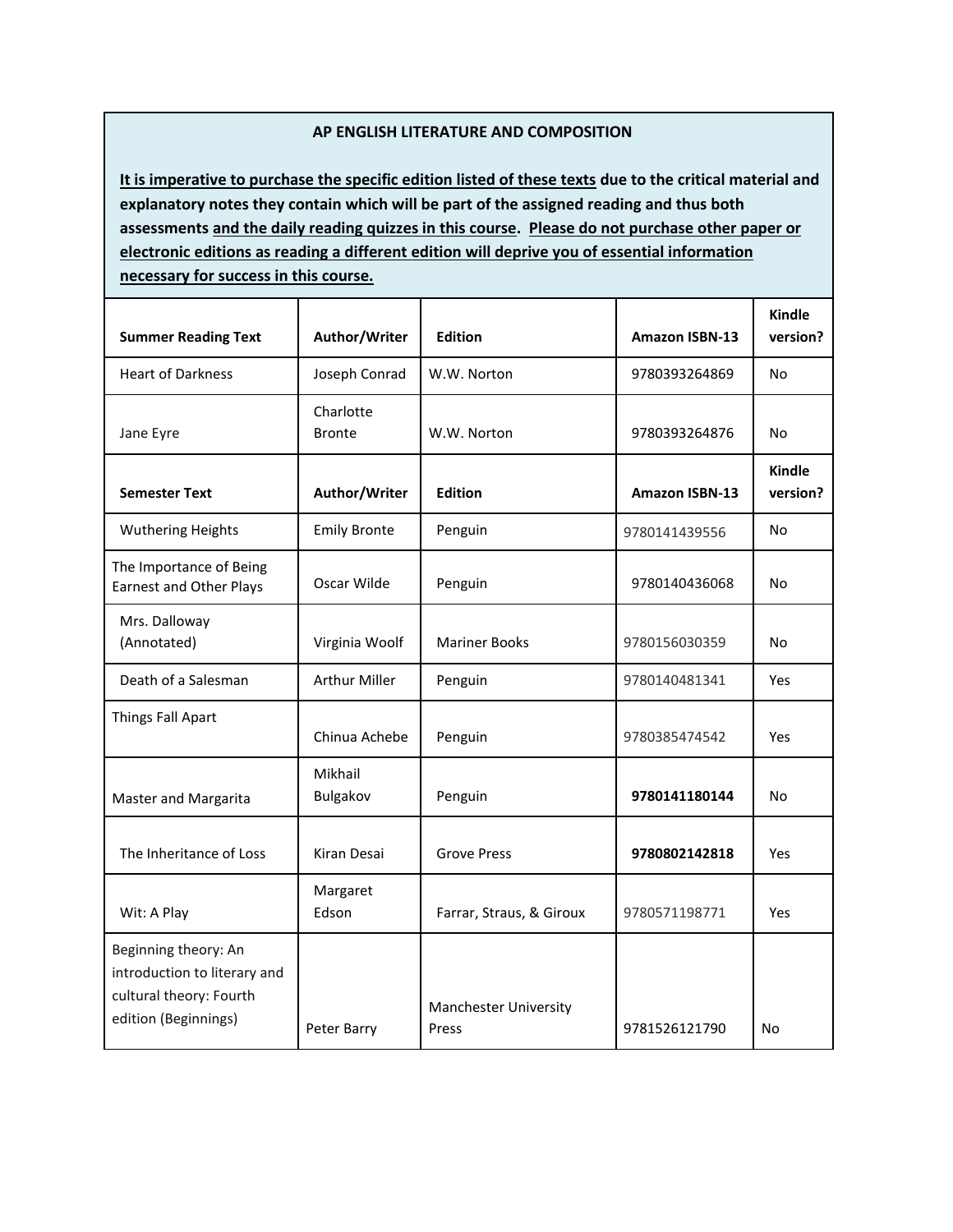| ALL JOURNALISM COURSES (REGULAR & HONORS)                                                                                                                                                                                                                                                                                                                                                                                                                                                                                                                                                                                                                                                |                         |                              |                       |                           |
|------------------------------------------------------------------------------------------------------------------------------------------------------------------------------------------------------------------------------------------------------------------------------------------------------------------------------------------------------------------------------------------------------------------------------------------------------------------------------------------------------------------------------------------------------------------------------------------------------------------------------------------------------------------------------------------|-------------------------|------------------------------|-----------------------|---------------------------|
| It is imperative to purchase the specific edition listed of these texts due to the critical material and<br>explanatory notes they contain which will be part of the assigned reading and thus assessments.<br>Please do not purchase other paper or electronic editions.                                                                                                                                                                                                                                                                                                                                                                                                                |                         |                              |                       |                           |
| <b>Summer Reading Text</b>                                                                                                                                                                                                                                                                                                                                                                                                                                                                                                                                                                                                                                                               | Author/Writer           | <b>Edition</b>               | <b>Amazon ISBN-13</b> | <b>Kindle</b><br>version? |
| Find and watch at least one movie/tv show about journalism: Some notable examples include: "All the<br>President's Men," "Shattered Glass," "Page One," "Capote," "Good Night and Good Luck," "Kill the Messenger,"<br>"True Story," or "Spotlight." Alternatively, you can watch episodes from the TV show "The Newsroom" if you<br>prefer. Please choose one that you have not seen before. You can find these titles available on Amazon, Google<br>Play, Apple iTunes, or wherever you prefer to rent movies.<br>Read the teacher made digital "staff handbook and summer reading booklet" with excerpts from award-<br>winning student newspapers and designs. (Less than 50 pages) |                         |                              |                       |                           |
| <b>Required Semester Text</b>                                                                                                                                                                                                                                                                                                                                                                                                                                                                                                                                                                                                                                                            | Author/Writer           | <b>Edition</b>               | <b>Amazon ISBN-13</b> | Kindle<br>version?        |
| The Elements of Journalism                                                                                                                                                                                                                                                                                                                                                                                                                                                                                                                                                                                                                                                               | Kovach, Rosenstiel      | <b>Three Rivers</b>          | 9780804136785         | Yes                       |
| <b>Associated Press Stylebook</b><br>(2017-2020 editions)                                                                                                                                                                                                                                                                                                                                                                                                                                                                                                                                                                                                                                | <b>Associated Press</b> | Multiple editions<br>allowed | 9781541699892         | No                        |